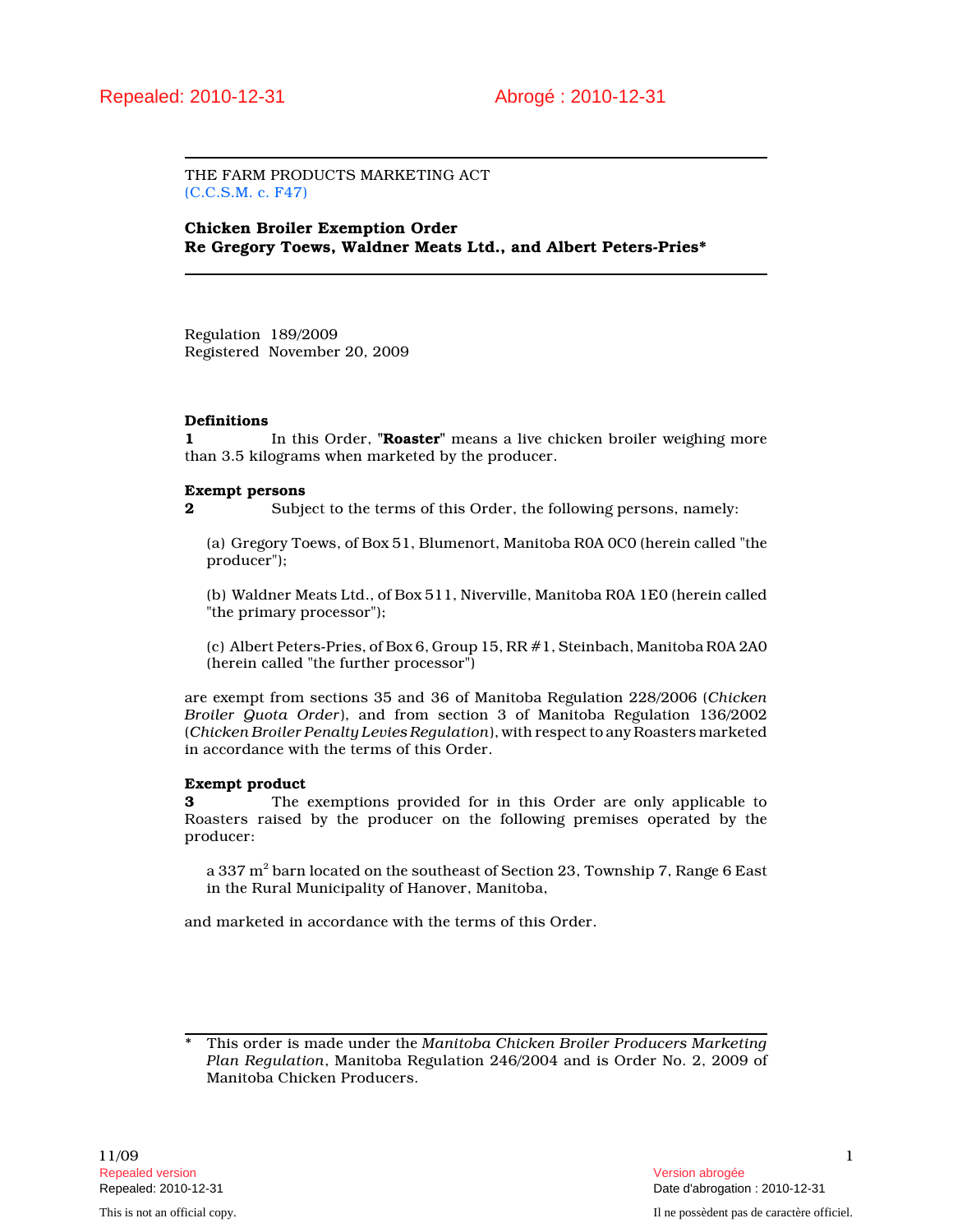### Conditions re production and marketing

4 This Order is subject to the following conditions:

(a) that the producer will not raise or keep more than 3,200 chicken broilers at any point in time;

(b) that each load of Roasters delivered by the producer have an average live weight of 3.44 kilograms;

(c) that the combined marketing of Roasters by the producer to the primary processor and the further processor in any calendar year do not exceed in aggregate 12,000 Roasters weighing in aggregate not less than 41,280 kilograms live weight unless prior written permission from the board is granted to market additional Roasters;

(d) that all such Roasters are delivered by the producer to the primary processor at the primary processor's killing and processing plant located on NW 31-7-4-E in the Town of Niverville, Manitoba;

(e) that all such Roasters are killed and eviscerated by the primary processor at the primary processor's plant located on NW 31-7-4-E in the Town of Niverville, Manitoba, immediately upon receipt from the producer;

(f) that all Roasters acquired by the primary processor are delivered to the further processor at NW 3-8-6 EPM in the Town of Steinbach, Manitoba, by the primary processor as agent for the producer;

(g) that all such Roasters are processed in accordance with the terms of this Order.

# Conditions re processing

5 This Order is subject to the following additional conditions:

(a) that the primary processor processes all Roasters delivered to the primary processor by the producer and ensures that all such Roasters are immediately slaughtered and health inspected;

(b) that the further processor market all Roasters acquired by the further processor as having been slaughtered and health inspected.

### Conditions re compliance

6 This Order is subject to the condition that the producer, the primary processor, and the further processor each comply with Manitoba Regulation 54/2005 (Chicken Broiler Information Order), Manitoba Regulation 195/2004 (Chicken Broiler Administration Fee Regulation), and all price orders of the board with respect to the marketing of all chicken broilers by the producer to such processor.

### Cancellation

7 If the producer, the primary processor, or the further processor fails to comply with any order, regulation, or written directive of the board, or any condition of this Order, the exemption provided in section 2 hereof shall, upon motion of the board to such effect, terminate.